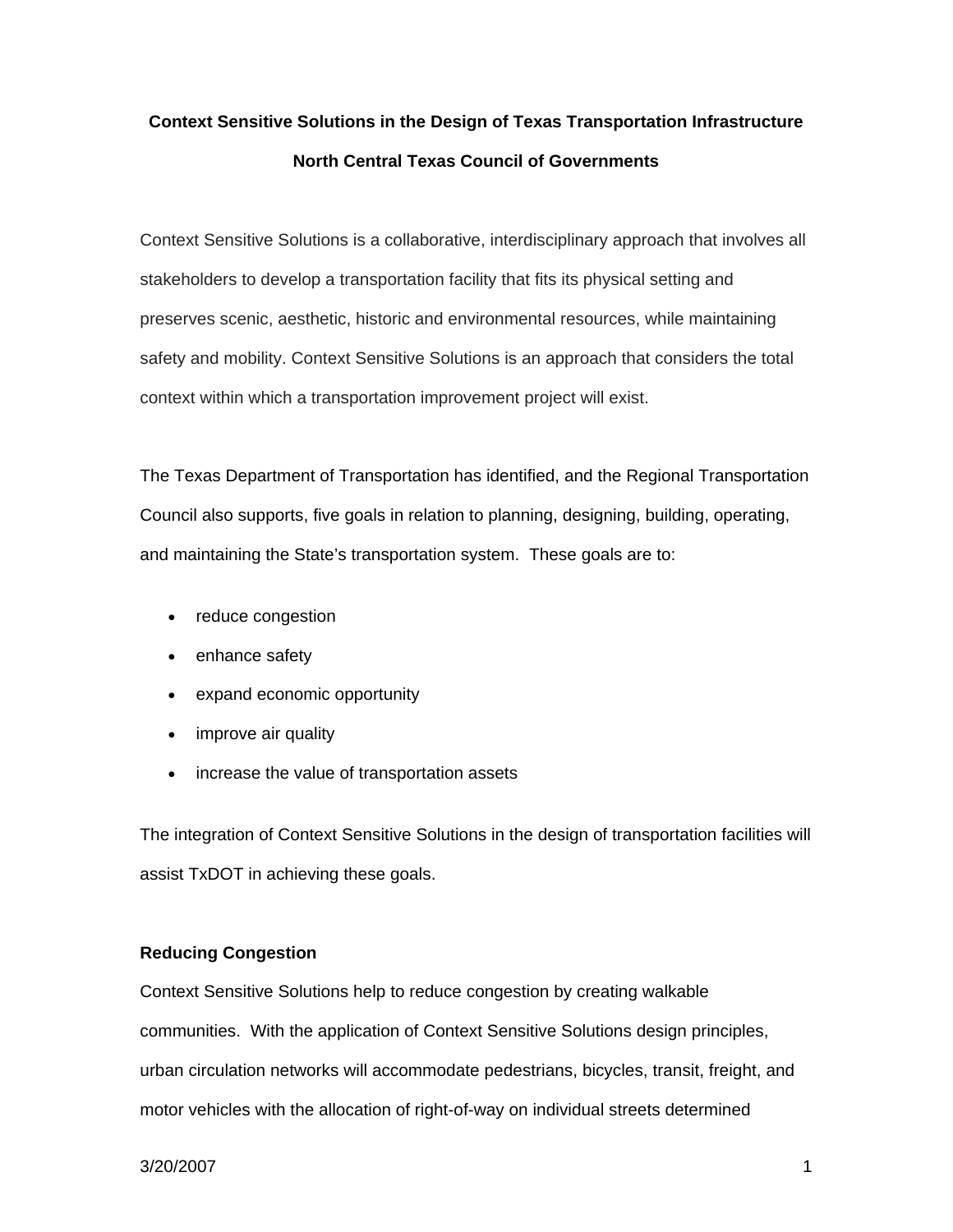through the Context Sensitive Solutions process. Transportation networks will provide safe, continuous, and well-designed multi-modal facilities that capitalize on development patterns and densities that make walking, transit, and bicycle travel efficient and enjoyable. Trip distances are reduced for all users. Shorter distances, together with a walkable streetscape, create a walkalbe community. All this leads to a reduction in vehicle miles traveled, which in turn reduces overall congestion.

#### **Enhancing Safety**

Context Sensitive Solutions helps to enhance safety by matching the capabilities of a range of transportation users to the planning and design of facilities. Selection of appropriate speed and design elements, with consideration of pedestrians as a preferred user group, allows for a safer multi-modal system. Design principles such as dedicated bicycle lanes, pedestrian buffers, and mountable medians help organize space in the transportation network, thereby enhancing safety for each user group.

#### **Expanding Economic Opportunity**

Context Sensitive Solutions help to expand economic opportunity by complementing buildings, public spaces, and landscapes, with transportation facilities fitted to the needs of the adjacent community. This can be done with the goal of supporting the economic activities associated with adjacent and surrounding land uses. Through the application of Context Sensitive Solutions principles, high levels of network connectivity are achieved. This leads to greater access to retail, business, and industrial services as well as employment opportunities. Therefore, implementing Context Sensitive Solutions principles will lead to the expansion of economic opportunity.